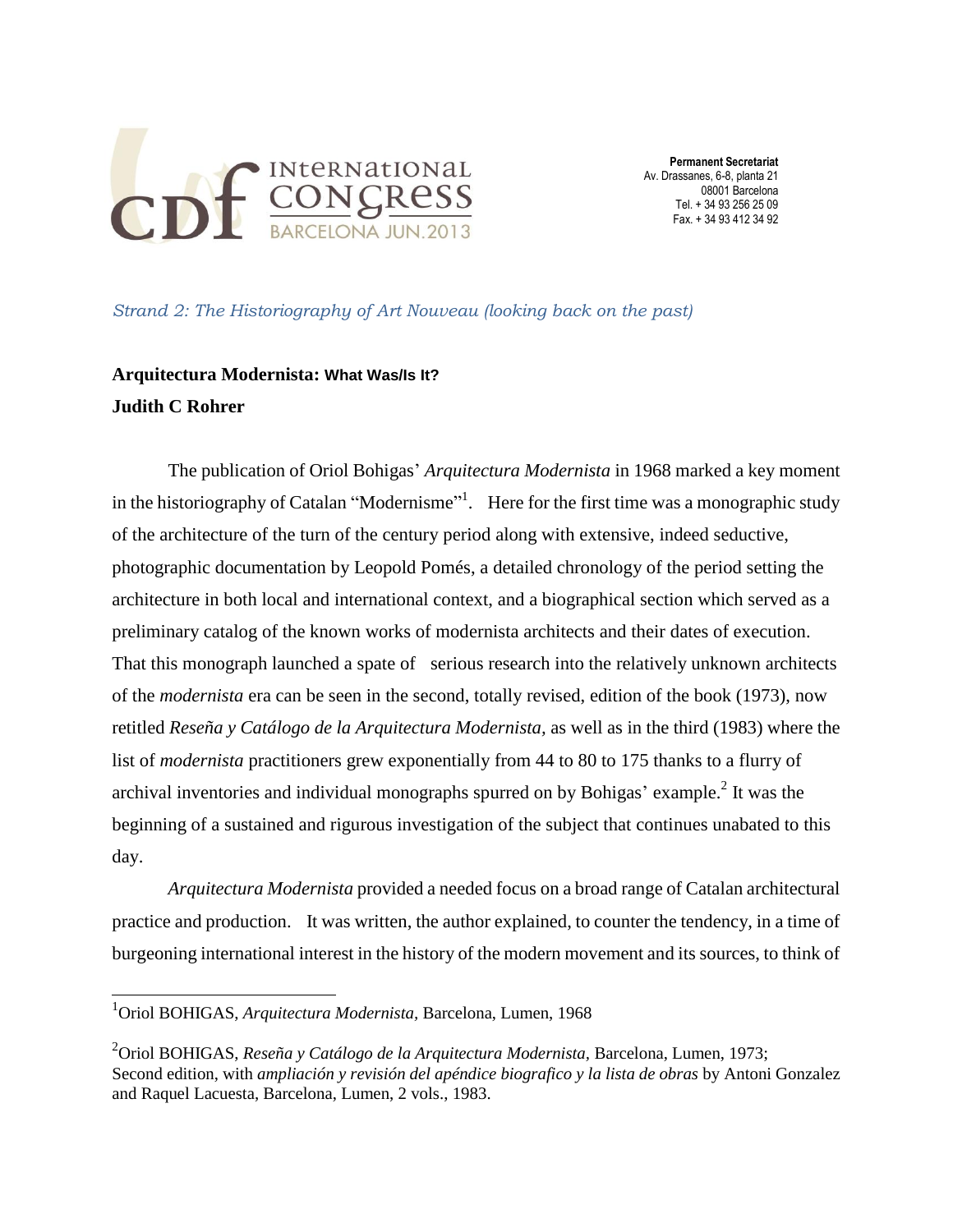

*modernisme* as simply a Catalan version of *l'Art Nouveau*, best represented by Antoni Gaudí, whose work, in the growing bibliography on the subject, was seen as that of an isolated genius, emerging from the barren periphery that was Spain or Catalonia. Perhaps we might see a further, more local, motive in the so-called "cultural resistence" to the suppression of Catalan culture under the Franco regime, a resistence in which Bohigas had taken part since as early as the late 1940s, with his architectural essays and critical studies in *Destino* and *Serra d'Or* where the Catalan, occasionally with veiled political references, was insistently inserted. Now, in the late 1960s, eight years after the *fets del Palau* and two years beyond the *Caputxinada* of 1966, he could be more overt in linking the *modernista* movement to the "struggle for a distinctive [Catalan] personality... the concrete effort to re-discover a collective spirit and a culture," seeking a new architectonic language along with the revival of the lost Catalan tongue, leading to a Modernisme that was an "undertaking of national transcendence...rooted in the social and political ideals of the moment.."<sup>3</sup> It was this correspondence that gave to this architecture its vitality and popularity, distinguishing it from architectural culture elsewhere on the peninsula, and giving it greater urgency, longevity, and regional geographical extension than that of the foreign movements that were to some extent parallel to it.

Bohigas' text bears the title "Definition", but definition proved elusive. The terms "movement" and "style" are used interchangeably, yet we seek in vain some basic formal or technological similarities which might serve to characterize the style as he (or Pomés) presents it, or some specific goals or ideology by which to characterize the movement. In addition, as a way of addressing Gaudí's bibliographic protagonism, we are given a polemical opposition between Gaudí the "expressionist" and Lluís Domènech i Montaner, the "rationalist" establishing two stylistic currents that would later develop into a lineage extending from Gaudí to Jujol and from Domènech to Masó. Disrupting the concept of a "collective spirit and culture", this dichotomy

<sup>3</sup>O. BOHIGAS, *Arquitectura...* p. 225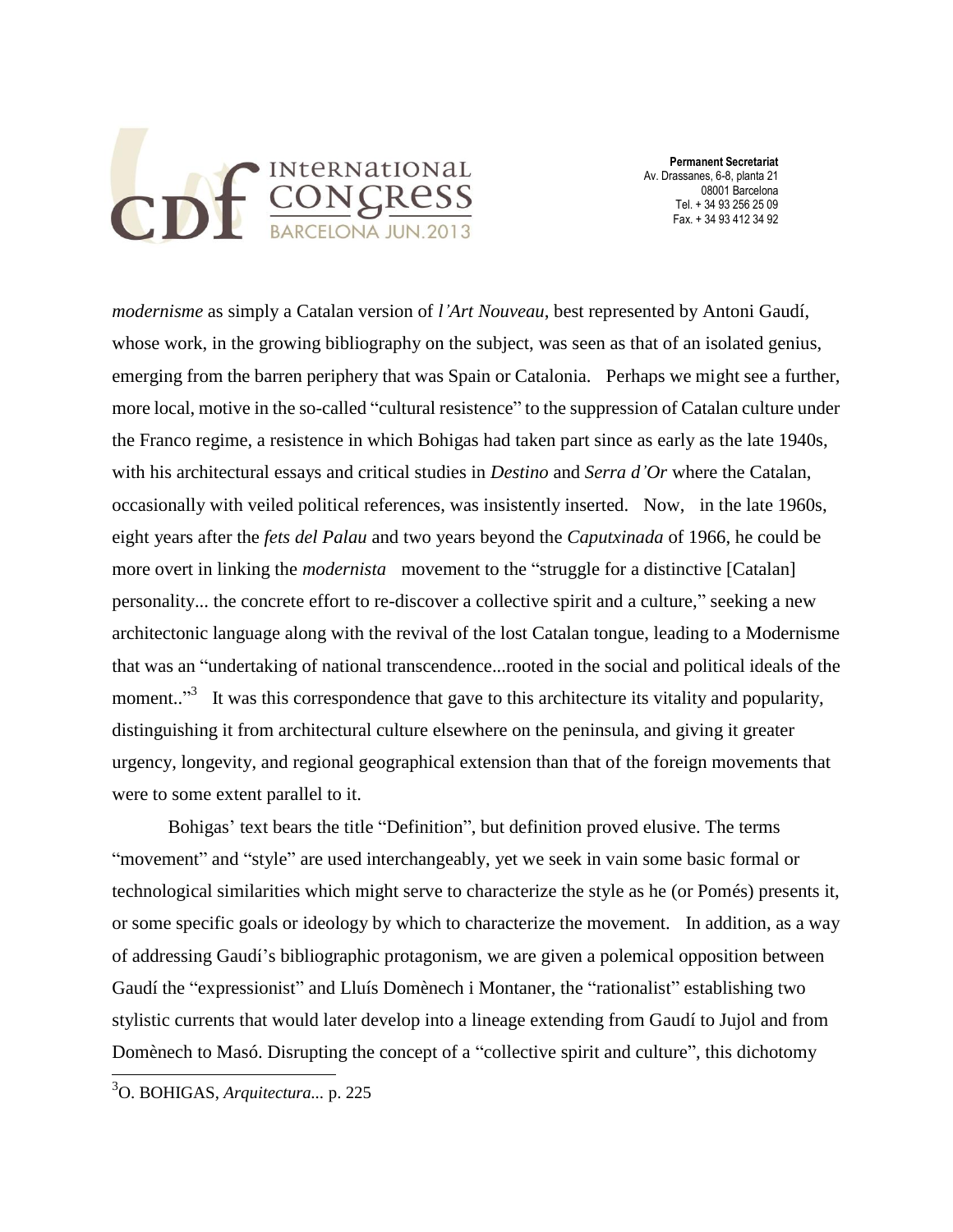

nevertheless allowed him to see Gaudí as "the brilliant culmination of stone architecture" while Domènech is elevated to the stature of "one of the most intense pioneers of modern architecture."<sup>4</sup> Subsequent studies have made clear, and I'm certain that we can all agree, that it is precisely the simultaneous occurrence in varying proportions of expressive form and creatively advanced structural solutions that marks the best and most vital architecture of this period, so to discuss the works in terms of one or the other would seem counter-productive. However, it did suit Bohigas' mission at the time and we might here recall that only three years before the publication of *Arquitectura Modernista,*the author had spearheaded the international campaign to halt construction on the Sagrada Família temple.

In the revised edition, Bohigas inserted a chapter on the uses of the term *Modernisme.* After puzzling references to the turn of the century religious heresy and the *Modernista* school in Hispano-American letters at the turn of the century, he discussed the usage in Catalan literature and culture, with reference to the findings of Joan-Lluis Marfany, published the same year, developing a narrative in which the modernista architects, after the turn of the century, heroically took up a debased and embattled term, flaunting it as a sign both of acquiesence to and disdain for a Catalan bourgeoisie which was both the social milieu and the client base for their architectural practice.<sup>5</sup> Dodging, in effect, a definition, for Bohigas, architectural *Modernisme* becomes at once a style, a movement and a taste.

Here it is useful to consider Marfany´s findings that *modernisme* was first used in Catalan culture by the progressive thinkers, artists and literati associated with the publication *L'Avenç* (1884-1893) who proudly and aggressively proclaimed themselves *modernistes* to emphasize their passion for the new and the modern, and to underline their revolutionary break with past artistic

<sup>4</sup>O. BOHIGAS, *Reseña...,* pp. 139-204.

<sup>5</sup>O.BOHIGAS, *Reseña...,* p.79-88.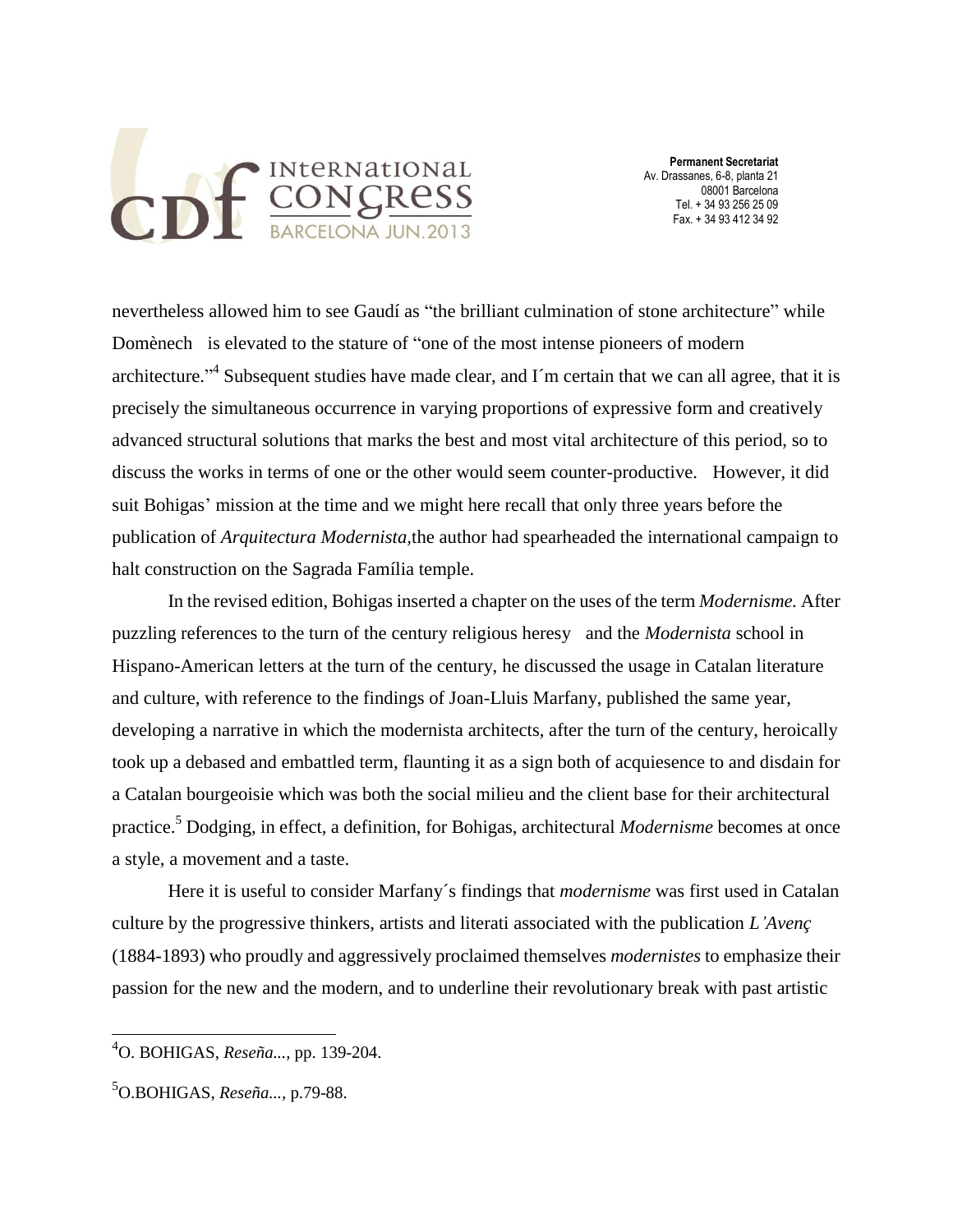

 **Permanent Secretariat** Av. Drassanes, 6-8, planta 21 08001 Barcelona Tel. + 34 93 256 25 09 Fax. + 34 93 412 34 92

tradition.<sup>6</sup> In the 1890s the term was understood to stand for an uncompromising acceptance of all that was *modern* in confrontation with a Catalan bourgeois society that was characterized as living too firmly entrenched in the past. It was in this sense, of modernity and novelty, that Santiago Rusiñol took the name *Festes Modernistes* for the annual gatherings of the artistic vanguard at the Cau Ferrat in Sitges from 1892 to 1899 – a period in which the term *modernista* came increasingly to designate the bohemian avant garde centered about Rusiñol and the Quatre Gats beer hall run by Pere Romeu in Barcelona from 1897-1903. Adopting a confrontational demeanor and attire, these artists continued to scandalize a religiously staid and tradition-oriented bourgeoisie. After the turn of the century the term enjoyed a certain vogue, serving as a catch-all for a broad range of new artistic tendencies, often quite contradictory in essence, more often than not imported from abroad. Soon thereafter its connotations become more diffuse and frivolous and it is rejected by even those who had called themselves *modernistas*.

Although it would seem reasonable to see the feverish activity in the building arts during the 1880s and 90s in the newly urbanized Eixample, and the relative stylistic freedom from academic classicism fostered by the newly established Barcelona School of Architecture under the directorship of Elias Rogent, with *modernisme* in the other arts and letters of the period, the fact is that this was not the case. Mention of architecture in general, or of specific buildings in particular is virtually absent from the pages of *L'Avenç,* as it is too from later *Modernista*  publications. Even in publications devoted to architecture, only one significant use of the term can be found prior to 1900. In an article of 1895, a young Barcelona architect, Luís Callén, speaks of the "new tendencies" of the "so called *modernista* school" which have so far affected primarily those arts other than architecture.<sup>7</sup> Given the special conditions of this "noble art" and its

<sup>6</sup> Joan-Lluís MARFANY: "Sobre el significat del terme 'modernisme'", *Recerques: Història, Economia, Cultura,* 2, p. 73-91.

<sup>&</sup>lt;sup>7</sup>Luís Callén: "El modernismo y la arquitectura", *La Revista de la Asociación de Arquitectos de Cataluña*,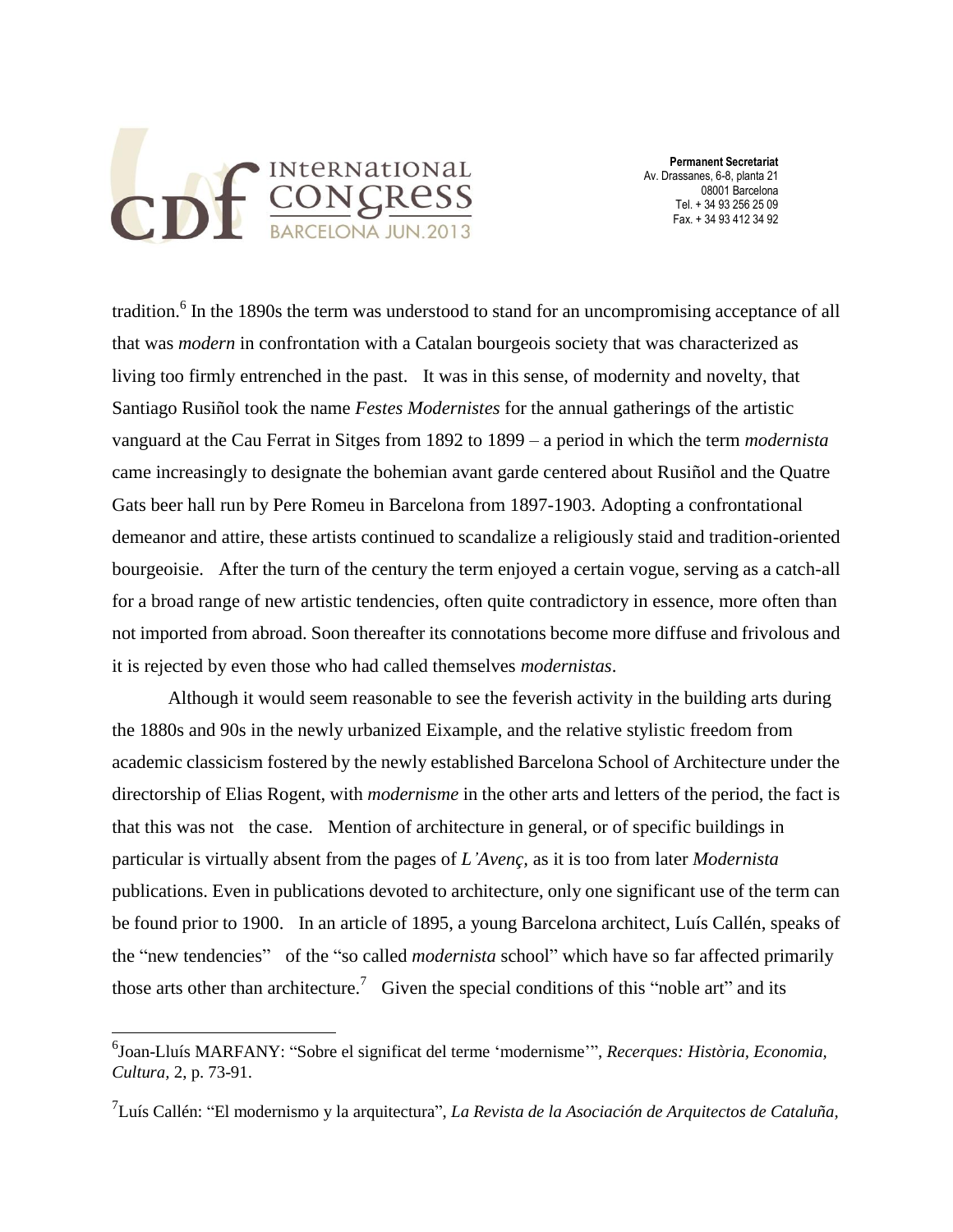

propensity for "true ideals" he finds it unsurprising that these as yet tentative tendancies have not found easy harbor there. Clearly following Viollet-le-Duc, he notes that in architecture it would be the new materials, iron and concrete, that would inevitably lead to an architectural *modernismo*, but first there must be a progressive will among architects – a *modernista* vision, as yet lacking among his contemporaries.

A survey of the major cultural and artistic magazines published in Barcelona from 1880-1910 reveals that even after the turn of the century the association of the term *modernisme*  with architectural commentary is unexpectedly infrequent. Given the lengthy roster of *modernista* architects and buildings listed in Bohigas' catalogs alone, this low incidence is especially surpri-sing, and must lead us to question some of the basic assumptions that underly our association of the term with turn of the century architecture.

Many of the received notions of present-day studies of *Modernisme* in relation to architecture have come to us, by way of Bohigas, from the pioneering works of J.F. Ràfols, and Alexandre Cirici Pellicer, both of whom linked those architects active in the resurgence of the building arts in Barcelona during the latter decades of the 19<sup>th</sup> century and the early decades of the  $20<sup>th</sup>$  with the literary and artistic movements of the same period. Ràfols, who came to professional maturity just as *noucentisme* began to dominate artistic discourse, seems only reluctantly to have associated architecture with the *Modernista* phenomenon in Barcelona. In his 1929 book on Gaudí, he described *Modernisme* less than enthusiastically as a foreign (mainly Belgian and French) tendency toward the plastic and the symbolic which had invaded the architectural field "like a poison" 8 , and in his seminal 1943 study, *El arte modernista en* 

III, 15 junio 1895, p. 65-66.

<sup>8</sup> J. F. RÀFOLS, *Gaudí,* Barcelona, Canosa, 1929, p. 98.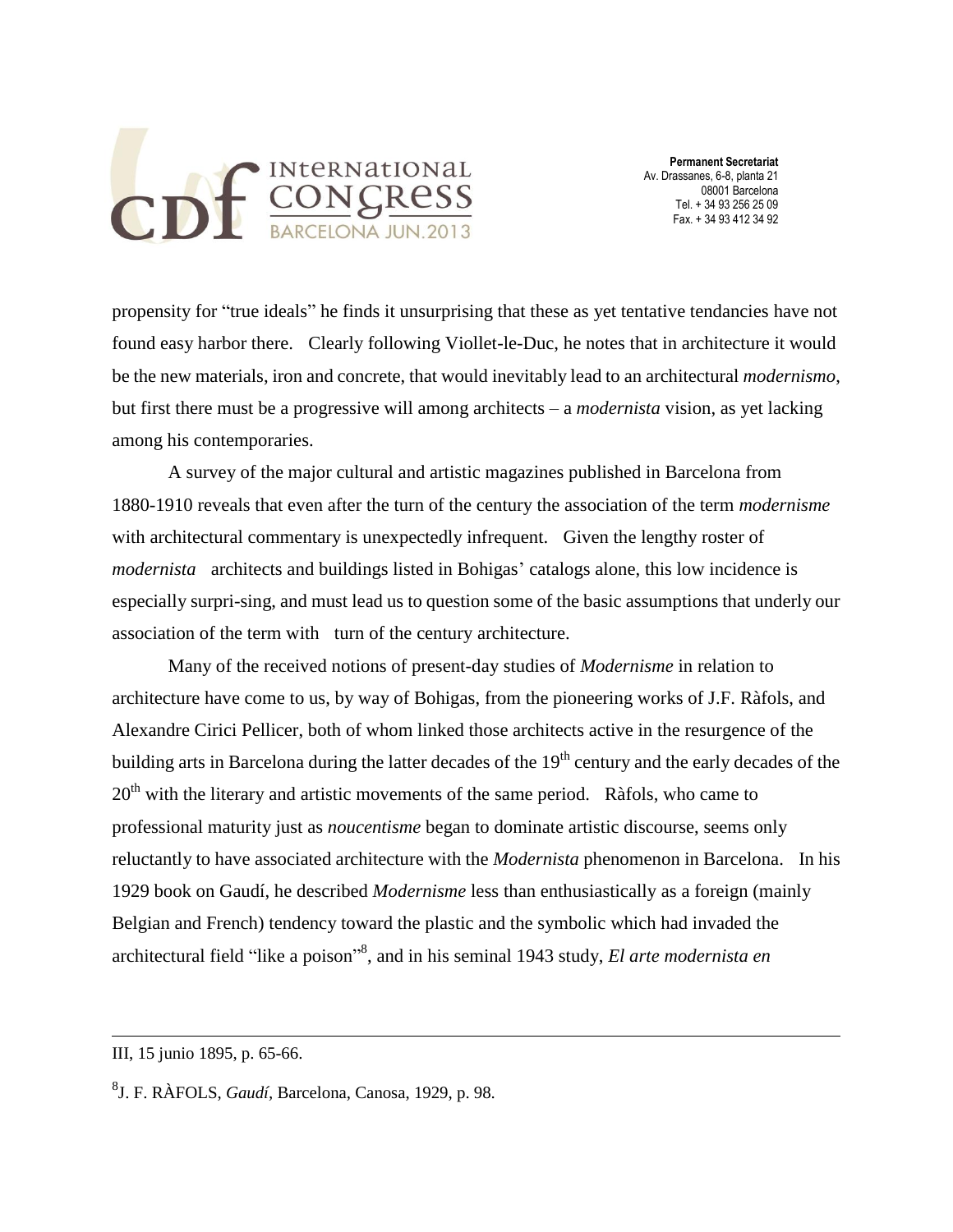

*Barcelona*, he devoted only two and a half pages – of a total 123– to architecture.<sup>9</sup> In 1949 he included an expanded section on architecture in the larger *Modernismo y Modernistas,*  constructing an important interpretive analogy linking naturalist *modernista* poetry and painting with the lyrical floralism and enthusiasm for naturalistic decoration which informed the architectural works of such Barcelona architects as Gaudí, Puig i Cadafalch, Sagnier, Domènech y Montaner, and Gallissà.<sup>10</sup>

Greater prominence was given to architecture by Cirici Pellicer in his impressively researched monograph of two years later, *El Arte Modernista Catalán.,* but in his desire to define *modernismo* in general as "a movement of great unity", he encountered no small difficulty given the stylistic diversity that he found between and within the various arts.<sup>11</sup> In the "Definitions" section of his "Panorama de la Arquitectura" Cirici defines architectural *Modernismo* in a somewhat backhanded way by citing critical judgements by Lluís María Vidal (1900) and José Doménech y Estapà (1911). This produces a series of formal characteristics (excessive ornamentation, hyper-realistic motifs from nature, inclined door and window jambs, asymmetry, disproportionately large consoles and pediments, etc.) which Cirici then carries into his further study of the architecture under such sub-headings as "Ruskinian Architecture", "Gaudianism", "Neo-Medievalism", "Cyclopean Architecture" and "Lyricism", undermining de facto the concept of a unified movement. The content of the Vidal and Domènech texts will be considered in a moment, but suffice it here to say that while both tell us a great deal about the speakers' taste in architectural design, Vidal does not use the term *modernismo* with regard to architecture, and Domènech's use of the term was a very special and belated case. Cirici's assumption in

<sup>9</sup> J. F. Ràfols, *El Arte Modernista en Barcelona,* Barcelona, Librería Dalmau, 1943.

<sup>10</sup>J. F. Ràfols, *Modernismo y Modernistas,* Barcelona, Ediciones Destino, 1949.

<sup>11</sup>Alexandre Cirici-Pellicer, *El Arte Modernista Catalán,* Barcelona, Aymá, 1951, p. 75-78.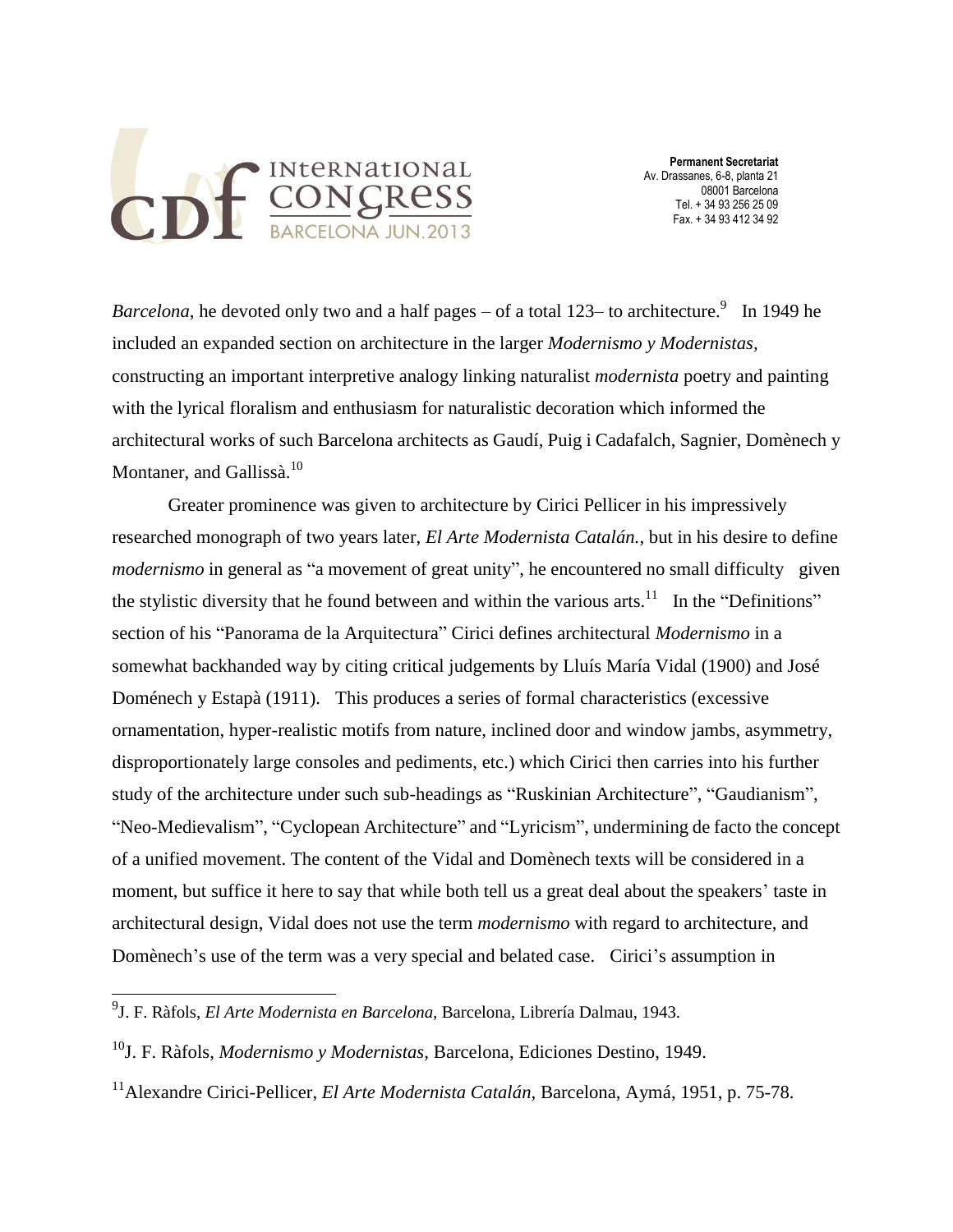

 **Permanent Secretariat** Av. Drassanes, 6-8, planta 21 08001 Barcelona Tel. + 34 93 256 25 09 Fax. + 34 93 412 34 92

extending the term generally to architecture of the period seems to have been that chronological coincidence indicated a common artistic ideology based upon retrospective interpretive analogies of a formalist nature.

Understandably, the literature on *arquitectura modernista* since the ground-breaking work of Ràfols and Cirici (both of them rather heroically produced in the difficult early decades of the Franco regime), including the work of Bohigas with which I began, has included a sizeable amount of verbiage devoted to the difficulties of defining the term. Rather than inquiring further into that difficulty, however, the tendency has been to maintain the assumption from which the pioneers depart, namely the mistaken idea that the term *modernista* was generally used by the Catalan architects themselves to refer to their own production and that of their contemporaries.

*Modernismo* or *modernisme* enters the architectural lexicon around 1900 as simply the Castilian or Catalan translation of the French *Art Nouveau* or the German *Jugendstil*– an equivalence obviously chosen to retain the novel and youthful designations of the foreign stylistic labels, relating them also to the original significance of *Modernisme* with regard to Catalan arts and letters. The modish currency of the term coincides with the vogue for such imported or imitated styles in the decorative arts among the Catalan bourgeoisie, especially following the Paris International Exposition of 1900. For example, the architectural trade magazine *Arquitectura y Construcción,* published Guimard´s Castel Berenger in 1899 and his Métro entrances in 1904 as representative of the "escuela modernista"<sup>12</sup> In a precocious article in the Catalanista daily La *Renaixensa* in 1898, Josep Pijoan, still an architecture student, decried the wave of "artistic individualism – what is commonly called *modernisme* " – stimulated by the quest for a new form

<sup>12</sup>"Informaciones," *Arquitectura y Construcción,* abril 1899, p.147; and Felix NAVARRO: "El arte en el hierro, III: la herrería artística modernista", *Arquitectura y Construcción,* octubre 1904, p.306-308.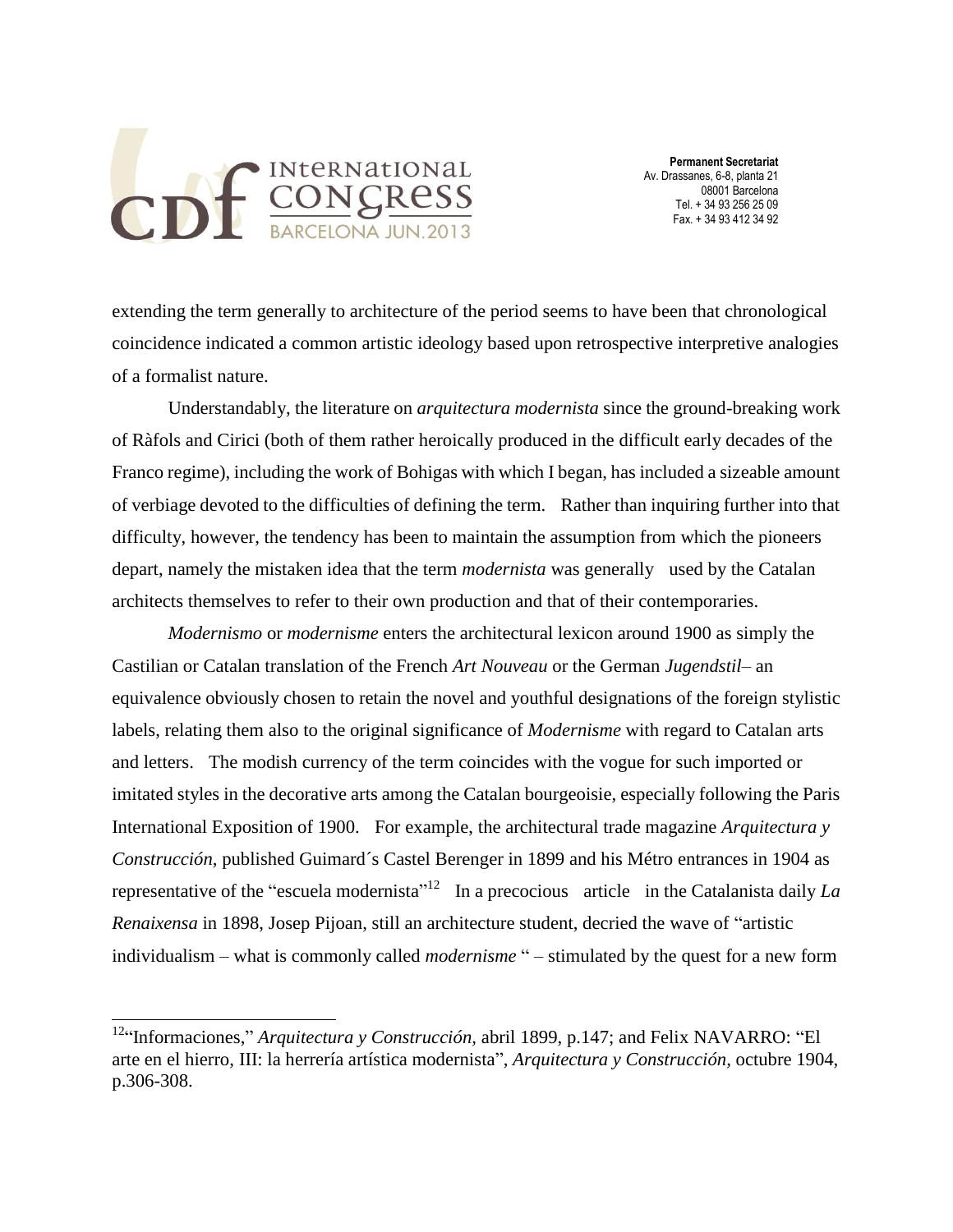

of art: "*L'Art Nouveau* as the French call it." 13

<sup>13</sup>Josep PIJOAN: "l'Individualisme artístich", *La Renaixensa,* 7 desembre, 1898, p.7101.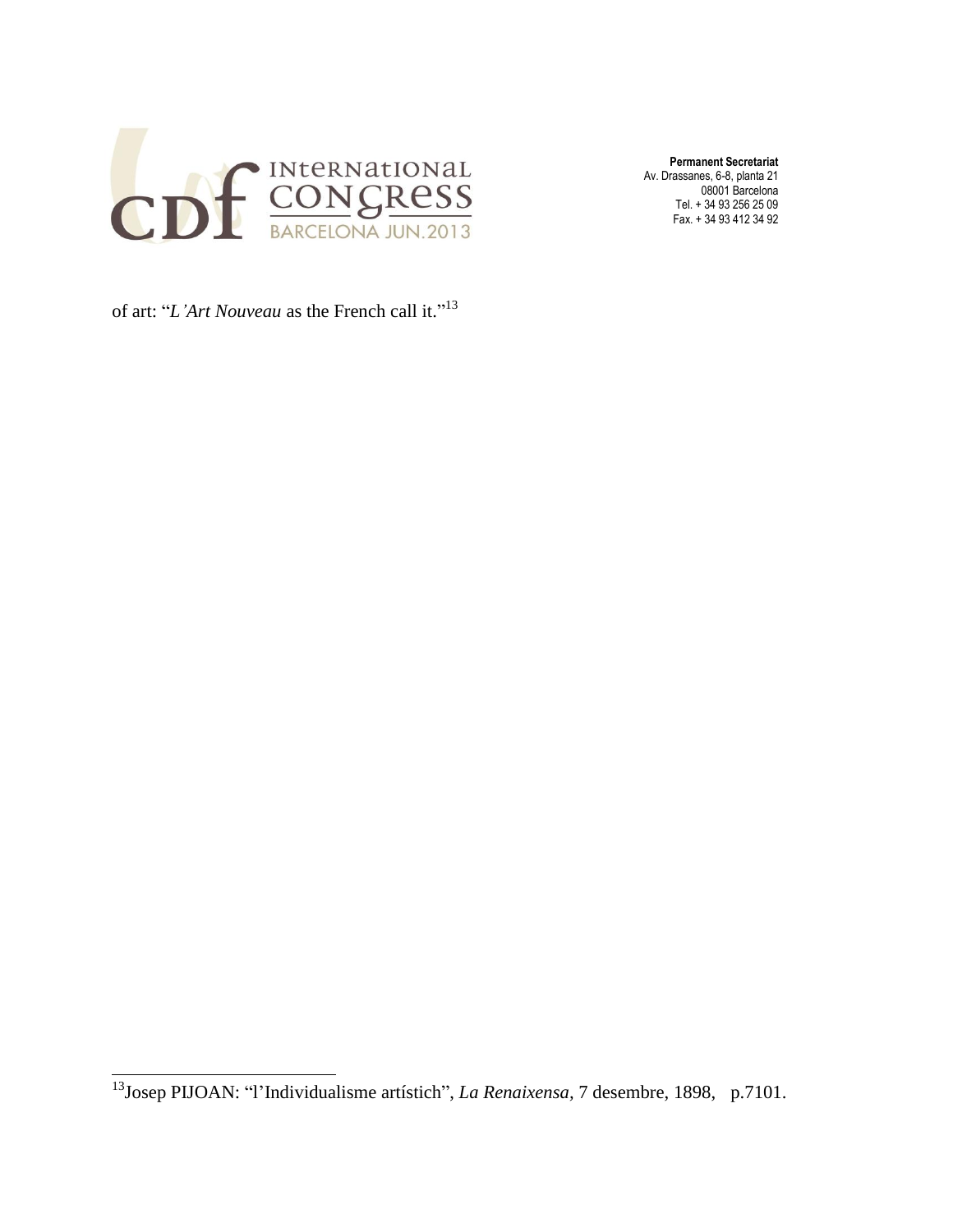

The term was understood in Barcelona primarily to apply to decoration and furnishings in the Art Nouveau style; only very occasionally was it applied to architecture per se, and then, as might be expected, to those works displaying the fluid, linear extrusions characteristic of the style. In 1900, thearchitect Geroni Granell, "his imagination nurtured by ...foreign works of various schools" and a "fervent partisan of the new architectural forms" in vogue elsewhere became in the pages of *Arquitectura y Construcción* the ideal representative of *modernismo* in Barcelona.<sup>14</sup>

Soon after its initial introduction as a stylistic classification with reference to new forms in architecture and the decorative arts however, we begin to find responsible critics voicing caution in using the term, sometimes suggesting alternative terminology: In *La Veu de Catalunya,* we find a preference, for example, in a 1902 review of a furniture exhibition, for the term *modern-estil*, to distinguish it from "that ornamental *modernisme* so lacking in grace and charm, so filled with those commonplace whiplashes and confused lines which have lead to the discredit of the style"<sup>15</sup> Just as *modernisme* in other artistic spheres had come to stand for eccentricity and exaggeration, so too in architectural references it was understood to represent certain excesses. By 1902 we can read of "*modernismo*, a word which has been so much abused in recent times to justify certain exaggerated tendencies [in architecture] often at odds with truth and good taste" and a review of developments in architecture the following year laments the general state of affairs wherein "with the excuse of *modernismo*, the illogical triumphed and bad taste reigned, producing "exaggerations which ran counter to all esthetic law."<sup>16</sup>

One of the most striking results of such a focussed study of the word *modernisme* in this

<sup>&</sup>lt;sup>14</sup>"Casa de alquiler en la calle Mallorca, no.261", *Arquitectura y Construcción*, mayo 1900, p.152

<sup>15</sup>"Decorats y mobles d'art", *La Veu de Catalunya,* 19 juliol 1902, p. 2.

<sup>16</sup>Manuel RODRÍGUEZ CODOLÁ: "La construcción moderna en Barcelona", *Hojas Selectas,* II, 1903, p. 1038.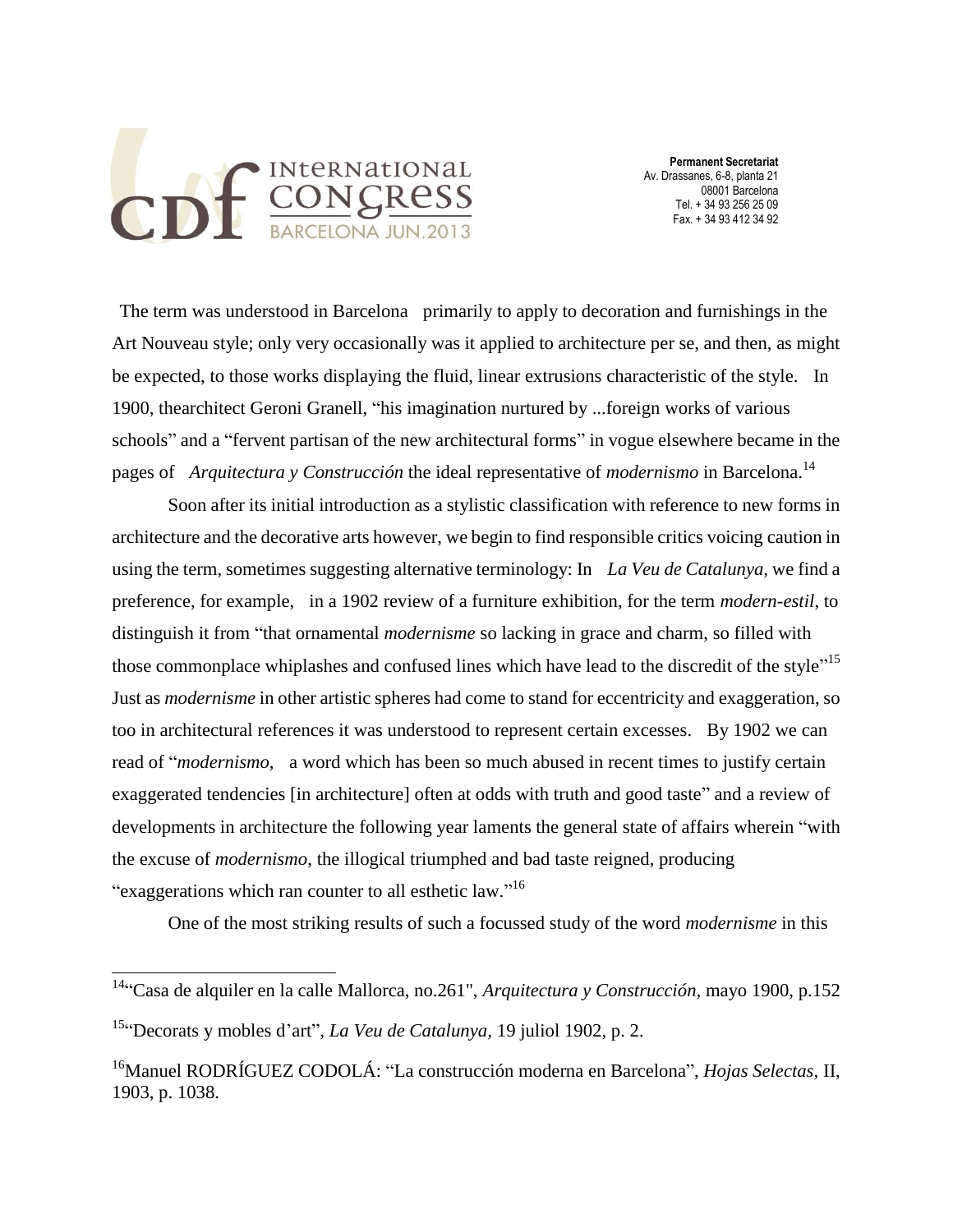

 **Permanent Secretariat** Av. Drassanes, 6-8, planta 21 08001 Barcelona Tel. + 34 93 256 25 09 Fax. + 34 93 412 34 92

period is the almost total absence of the term with reference to any of those Barcelona architects whom we have come almost automatically to consider as such. Virtually all turn-of-the-century writers seem to have considered the label inapplicable to the work of Bohigas' "first generation *Modernistes*"– Domènech i Montaner, Puig i Cadafalch, Gallissà, Font i Gumà, or Gaudí. In reviews of their work the term was simply not used, and at time their activity was pointedly contrasted with the exotic and exaggerated *modernismes* of others.

In 1901, Puig i Cadafalch wrote of "a new intent, calling itself *Modernisme"* that had appeared on the architectural stage; but whereas *"modernista* renovation has rapidly transformed decoration, introducing many new themes previously unknown or disdained, stylizing every natural being and arranging them in new ways...it still has not been successful in entering the sacred precincts of architecture."<sup>17</sup> The following year Puig took issue with the aptness of the term with reference to the work of Horta, Olbrich, Van de Velde, Hoffmann, and other European architects commonly so called, finding them lacking in the total commitment to modernity that the name would imply. Observing that beneath their decoratively novel surfaces these contemporaries continued to employ structures inherited from the traditions of their specific regions, he declared: "New things have indeed come about in the field of decoration, but the *modernista* building has yet to be built"<sup>18</sup> Such deference to regional tradition was a quality to which Puig was quite sympathetic; it was the implication of the label (taken in the original sense of truly modern) that he saw as misleading. In discussing the contributions of his mentor Domènech i Montaner, Puig finds it necessary first to eliminate the *modernista* misnomer before he can compare European movements with the new Catalan school of architecture under Domènech´s leadership. It is clear that he would in no sense refer to Domènech's architecture as *modernista* nor, we can safely infer,

<sup>18</sup>J. PUIG I CADAFALCH: "Luís Doménech y Montaner", *Hispania*, II, diciembre 1902, p. 543

<sup>&</sup>lt;sup>17</sup>Josep PUIG I CADAFALCH, *Historia general del arte*,, vol. II, Barcelona, Montaner y Simón, 1901, p. 324.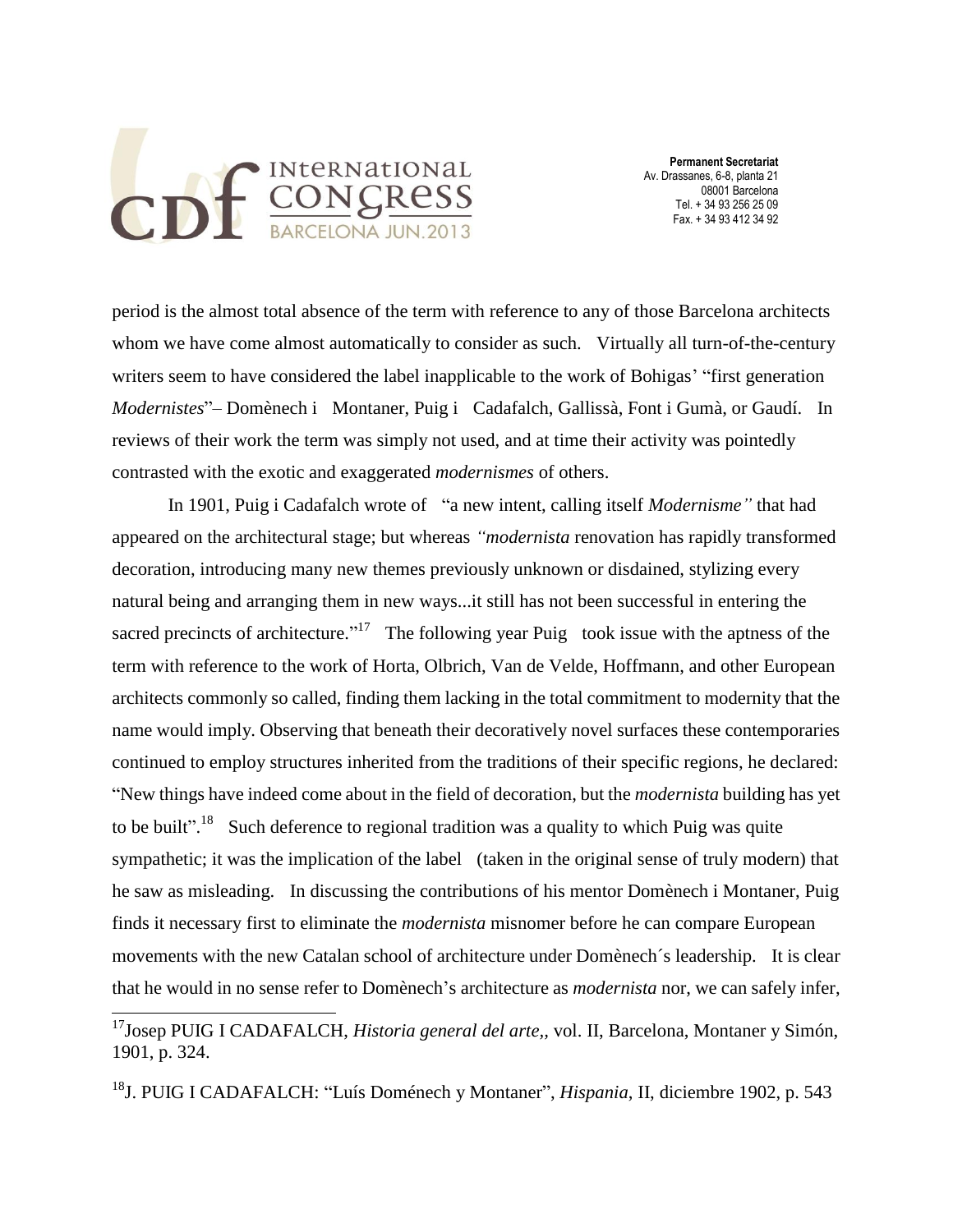

 **Permanent Secretariat** Av. Drassanes, 6-8, planta 21 08001 Barcelona Tel. + 34 93 256 25 09 Fax. + 34 93 412 34 92

did he adopt the name for his own architectural production.

In fact, about the same time, the architect-critic Bonaventura Pollés drew an ironic contrast between the esoteric *modernismes* of the artists who gathered at the Quatre Gats beer hall, installed in the Casa Martí designed by Puig i Cadafalch in 1896, and the "architectural character of the edifice itself."<sup>19</sup> This character is detailed in another review of the building–a modernized amalgam of Catalan Gothic sources– by Bonaventura Bassegoda in the Catalanista daily *La Renaixensa* which he ends with the euphoric phrase, "We Catalanistas can congratulate ourselves on seeing here our artistic ideals written out in stone".<sup>20</sup> Bassegoda had concisely summarized those ideals previously, writing "We can produce truly national works by turning our eyes to the past where we will find the source of all artistic inspiration...the idea of the *Patria* should accompany all inspiration in art; otherwise uniformity and exoticism will set the tone for our beloved city".<sup>21</sup>

Elsewhere I have detailed the rise, in the 1890s, of the collective project of the group of young Catalan architects who referred to themselves as *"la nova escola catalana".* <sup>22</sup> These men, affiliated in varying degrees with the Lliga de Catalunya and the Unió Catalanista, were dedicated to the task of creating a modern Catalan architecture based on the study of traditions of regional construction. United in their belief that architecture was both a mirror and a preserver of a

<sup>19</sup>Bonaventura POLLÉS: "Arquitectura Española Contemporánea", *Arquitectura y Construcción",* V, 8 marzo 1901, p. 76.

<sup>20</sup>Bonaventura BASSEGODA: "Notas artísticas", *La Renaixensa,* 27 juny 1897, p. 1132.

<sup>21</sup>B. BASSEGODA: "La arquitectura a Barcelona", *La Renaixensa,* 16 febrer 1896, p. 1031.

<sup>&</sup>lt;sup>22</sup>Judith ROHRER: "Puigi Cadafalch: the early work", in J.ROHRER and Ignasi de SOLÁ MORALES (eds.): *J. Puig i Cadafalch: la arquitectura entre la casa y la ciudad* (exhibition catalogue, Centro Cultural de la Fundación Caja de Pensiones, Barcelona, 1989-90), Barcelona, Caja de Pensiones, 1989, p. 14-35.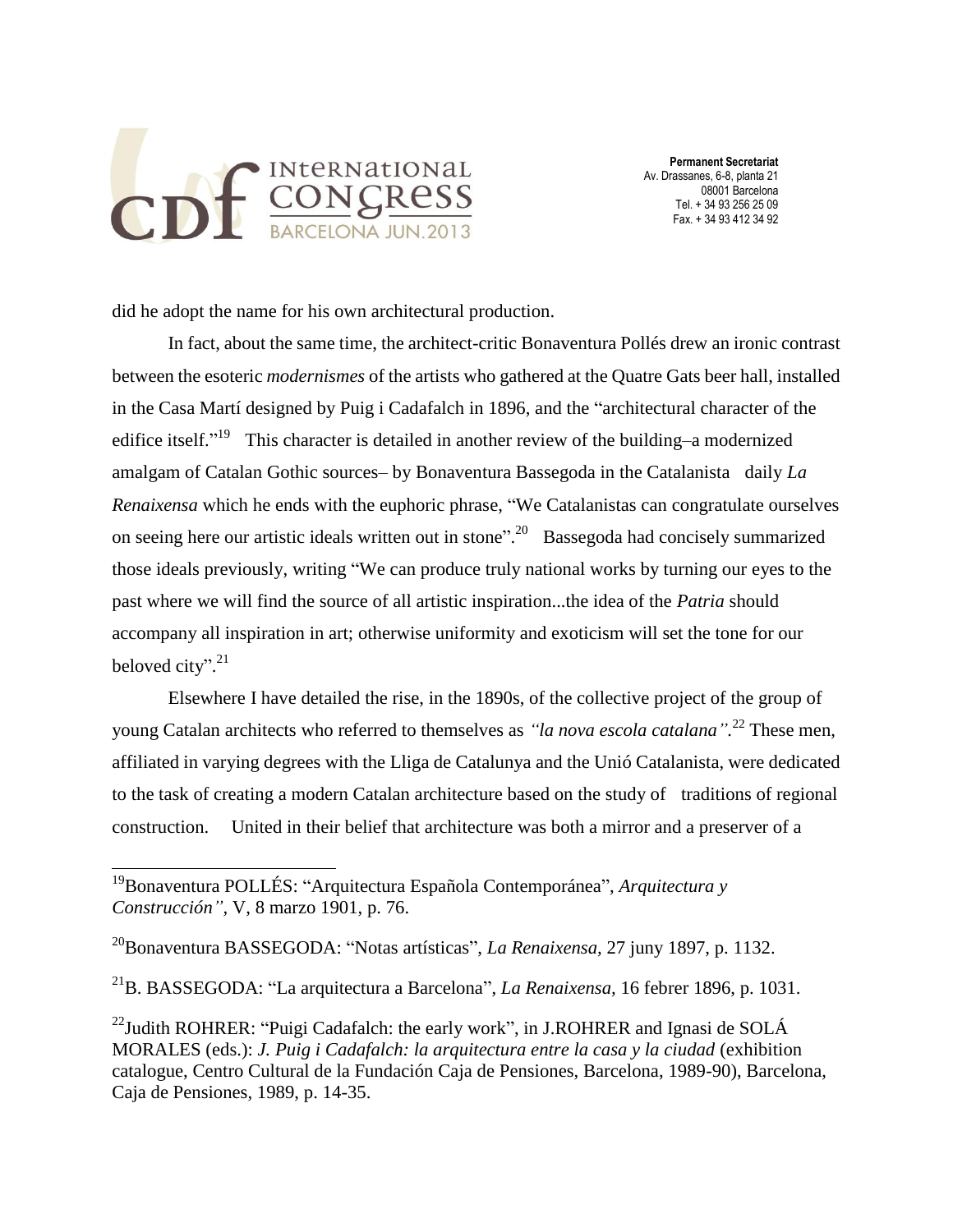

 **Permanent Secretariat** Av. Drassanes, 6-8, planta 21 08001 Barcelona Tel. + 34 93 256 25 09 Fax. + 34 93 412 34 92

people's history, indeed a collective art, they sought to revive in their own work the image of a lost synthesis of art and craft that had flourished in medieval times. Taking as their guide Domènech i Montaner's exhortation to seek a national style that could regionally inflect an architecture responding to modern conditions, the "new school" comprised Puig, Bassegoda, Gallissà, Font i Gumà, and others, along with their mentor Domènech. Suffice it here to say that given their project "in politics and art" to "link the golden age of Catalunya with modern times" these young men were understandably antipathetic to "a modernisme which... meant disdain for the past and the home-grown".<sup>23</sup>

<sup>23</sup>B. BASSEGODA: "La pintura simbolista en la passada exposició"*, La Renaixensa,* 2 agost 1896, p. 4618-22.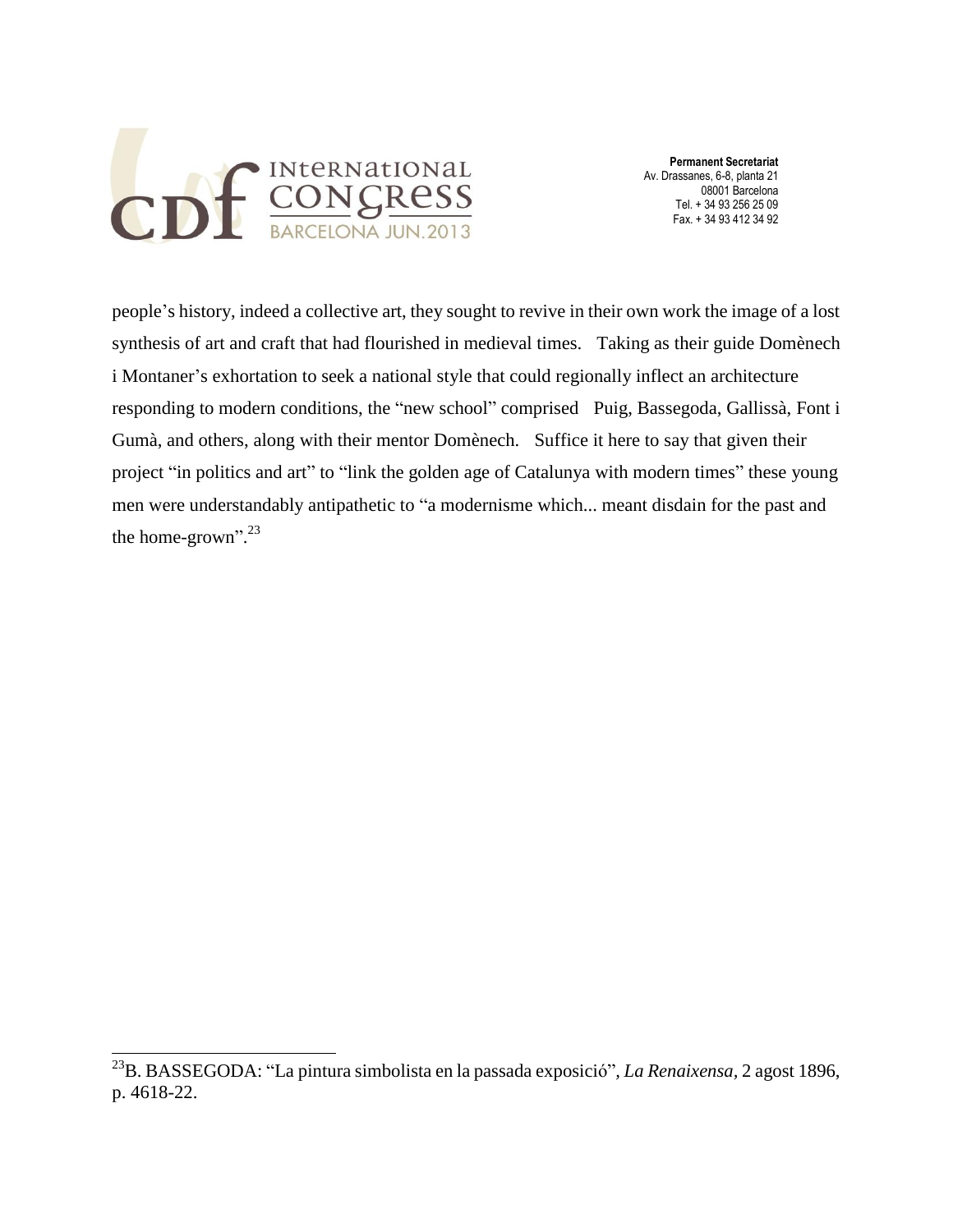The battle lines were drawn between *Modernistes* and *"antiquats"*, between the local and the exotic, between familiar traditions and the esoteric. The goals of the tradition-scoffing, cosmopolitan painters and writers were very much at odds with those of the contemporary architects who began their contributions to the renascent Catalan culture by proudly looking backward to the glorious moments of the regional/national past. Bolstered by the anti-*modernista*  stance of Bishop Torras i Bages, the *nova escola* held together until 1903/04 when the death of Gallissà and the very public split between Puig and Domènech marked the end of this collective quest–a quest that had already begun to unravel with the entry of the Lliga Regionalista into the realm of electoral politics at the turn of the century. Primed to search for architectural representation, the Catalanista press turned in these years to the figure of Antoni Gaudí, with his Sagrada Família temple symbolically indexing the Lliga's ascendency: the new cathedral for a new Catalonia.<sup>24</sup>

As one result of the *nova escola* project with its insistence on a national Catalan style, architecture was increasingly judged on the basis of its regional appropriateness. Critiques of the work of this group tended to call them to task for the "northern" quality of the Gothic forms employed, particularly in such works as Puig i Cadafalch's Casa Amatller or the monumental "Casa de les Punxes". Among the complaints enumerated by Lluís Maria Vidal in the speech of 1900 so crucial to Cirici's definition of *Modernismo*, is a rising tide of "baroquism" particularly inappropriate to Catalunya where more sober forms were historically the norm. And while he sees Catalan medieval styles as essential for understanding the "characteristic taste" of the nation, he criticizes the desire of modern day architects to include too much Gothic ornamentation on every revival facade and to use forms that were lacking in local tradition– very possibly an allusion to Puig's *oeuvre.* 25

It is only in 1910 that a significant association between *Modernista* architecture as we

 $^{24}$ J. ROHRER: "Una visió apropiada: el temple de la Sagrada Família de Gaudí i la política arquitectònica de la Lliga Regionalista", in Juan José LAHUERTA (Ed.): *Gaudíi el seu temps*, (Institut d'Humanitats Estudis), Barcelona, Barcanova, 1999, p. 193-212.

<sup>25</sup>Lluís Ma. VIDAL: "Discurs del Senyor President", *Butlletí del Centre Excursionista de Catalunya,* X, febrer 1900, p. 32-48. Vidal does not use the term *modernista* to refer to the architecture he decries, though he does use it to refer to "ultra radical" tendencies in recent Catalan painting.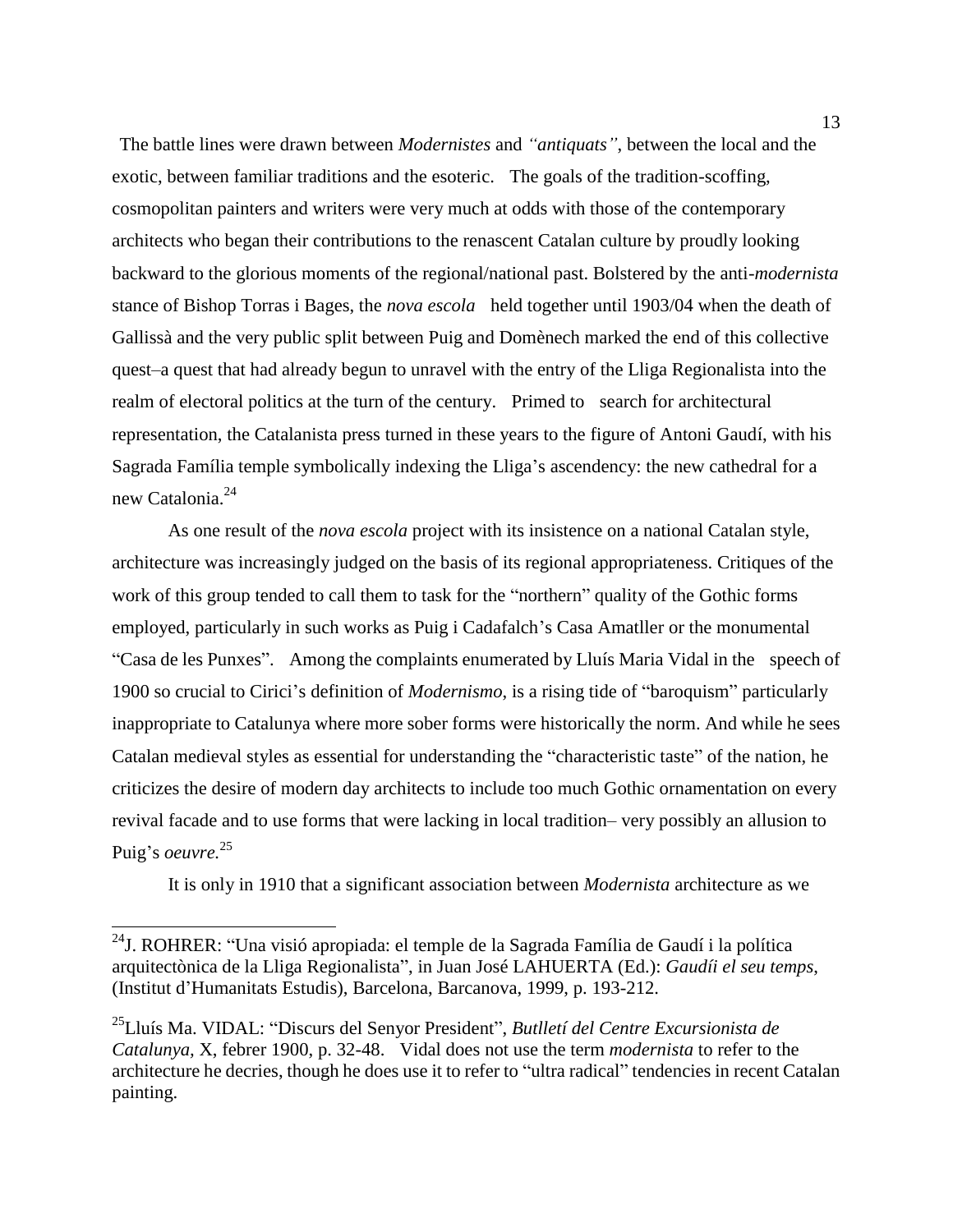know it and the term itself can be found. In that year of heightened journalistic interest in the work of Antoni Gaudí, occasioned by the Paris exhibition of drawings and models of his work, the young architect and admirer of Gaudí, Salvador Sellés, published an article in *Arquitectura y Construcción,* entitled "*Modernismo* and Truth in Art" wherein he links Gaudí's work to that of the European avant garde under the banner of *true modernismo,* not to be confused with the "multitude of aberrations [that] have been produced in the name of *modernismo"*. 26 Praising their artistic masterpieces "without recourse to any of the classical styles" he designates as true *modernistas* Otto Wagner and Olbrich in Austria, Gaudí in Spain, Horta in Belgium, Cuypers in Holland, D'Aronco in Italy, Otto Rieth and Hoffman in Germany, and even Tiffany in North American ceramic production. The traditional qualities which Puig had perceived in the work of these men was no longer at issue.

It is with reference to this article and to the exalted press coverage of the Gaudí exhibition, as well as, most probably, to Joan Rubiói Bellver's writings and lectures to the Asociación de Arquitectos de Barcelona, in these years, on Gaudinian mechanical and structural theory, that we can find a context for the 1911 lecture, "Modernismo Arquitectónico", delivered by the architect Domènech i Estapà to the conservative Academia Real de Ciencias y Artes de Barcelona.<sup>27</sup> As has been mentioned, this refutation of architectural *modernismo* represented for Cirici Pellicer a sort of counter-manifesto, revealing in its point by point rebuttal " the general principles (*directrices*) that the *Modernistas* defended in the architectural terrain". 28

<sup>26</sup>Salvador SELLÉS BARÓ: "El modernismo y la verdad en el arte", *Arquitectura y Construcción,*  enero 1910, p. 2-3. The article argues for a truly modern approach to architecture as opposed to the copy of classical styles, a possible allusion to *noucentista* predilections.

<sup>27</sup>José DOMÈNECH Y ESTAPÁ: "Modernismo arquitectónico", *Memorias de la Real Academia de Ciencias y Artes de Barcelona,* X, marzo 1912, p. 3-21. The speech was delivered on June 22, 1911, and subsequently also published in *Arquitectura y Construcción,* XVI, mayo, 1912, p. 130-144.

<sup>28</sup> A. CIRICI PELLICER, *El Arte Modernista,* p. 77-78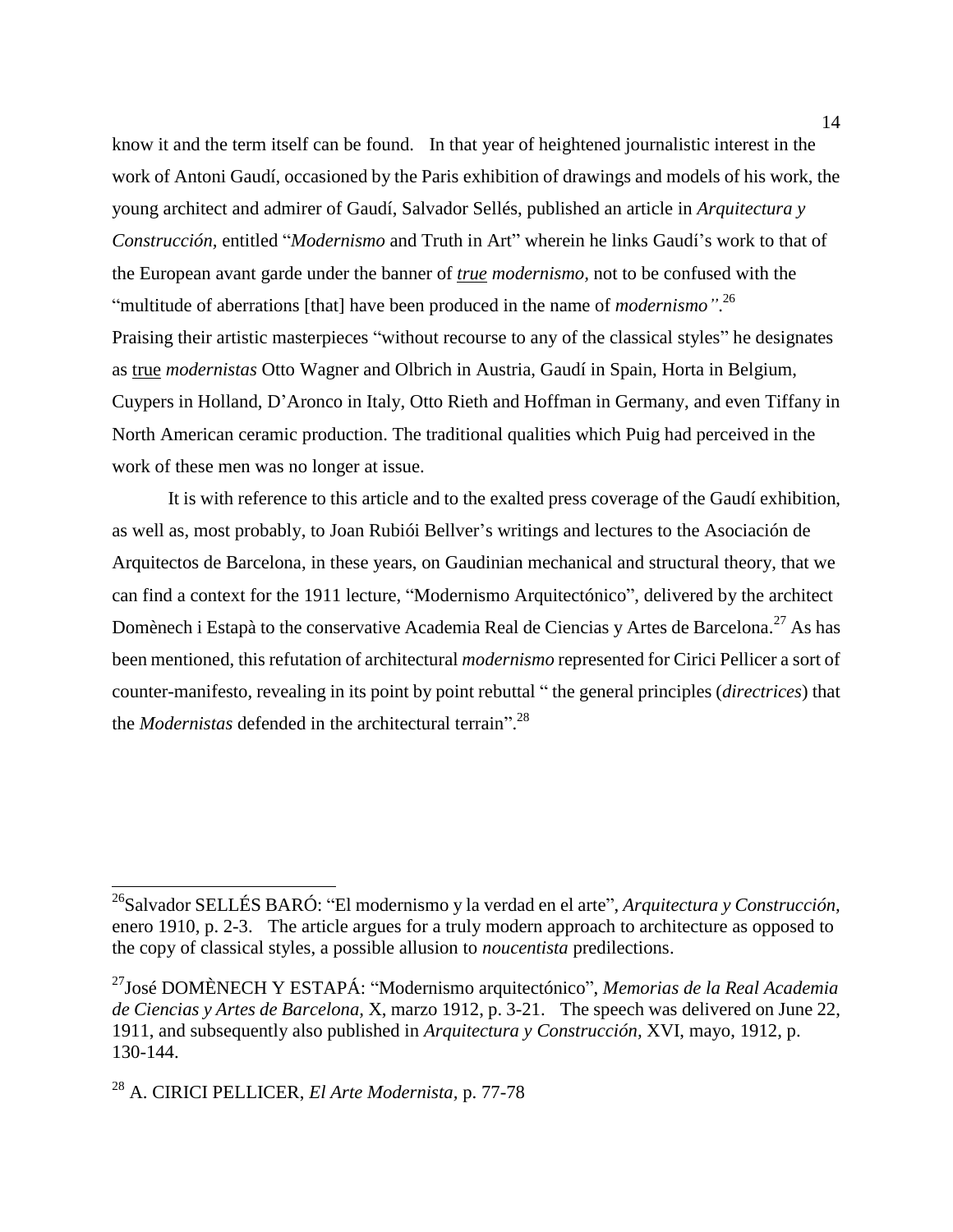But it is mistaken to read this diatribe as a critical overview of the state of the art in his day. Instead we find Domènech voicing a number of complaints that were especially applicable at that time to the work of Gaudí and his followers: a lack of respect for standard geometries and symmetrical massing, the use of tree trunk like columns of irregular diameter, a plethora of animals seemingly cast from nature turning facades into natural history museums, irregularly shaped openings and unbalanced fenestration patterns, a preference for parabolic arches and catenary vaults at the expense of the more serviceable round arch with vertical supports, the use of concealed iron reinforcement to achieve expressive effects in stone, and the use of rational mechanical diagrams to justify bizarre structural solutions. The commemorative lampposts for the Balmes centennial celebration in Vich, inspired by Gaudí and executed by the architects Jujol and Canaleta in 1910, are directly condemned by Domènech, and the Sagrada Familia, Güell Park, and the recently completed Casa Milà would fit neatly into the general profile outlined in the denunciation. Furthermore, Domènech adds a belated twist to the meaning of the term *Modernismo*, a twist which may have distracted Bohigas in his attempt at definition: characterizing the challenge to age-old standards of architectural propriety and structural calculus as a sort of heretical practice, he says "I use the term 'architectural *modernism*o' for the characteristics to which I refer because they have many points in common with those of the so-called religious *Modernismo* which had to be severely condemned recently by our current Pope, Pius X." $^{29}$  Given the earlier Gaudinista claim of *verdadero modernismo*, Domenech's response manipulates a coincidence in terminology–seemingly emphasized here for the first time–and drives it home with numerous anti-*modernista* quotes by Torras y Bages, framing a critique which would have been especially offensive to the religious sentiments of Gaudi and many of his followers.

The publication of Domènech y Estapà's speech in *Arquitectura y Construccion* was the probable inspiration for yet another article in the same periodical the following year by Lluís Muncunill, whose own work at the Masia Freixa in Terrassa, for example, clearly answered to the characteristics of the condemned *modernismo arquitectónico*. <sup>30</sup> The essay can easily be read as a

<sup>29</sup>J. DOMÈNECH Y ESTAPÀ: "Modernismo arquitectónico", (*Arquitectura y Construcción)* p. 131.

<sup>30</sup>Lluís MUNCUNILL: "Arquitectura moderna" , *Arquitectura y Construcción,* XVII, noviembre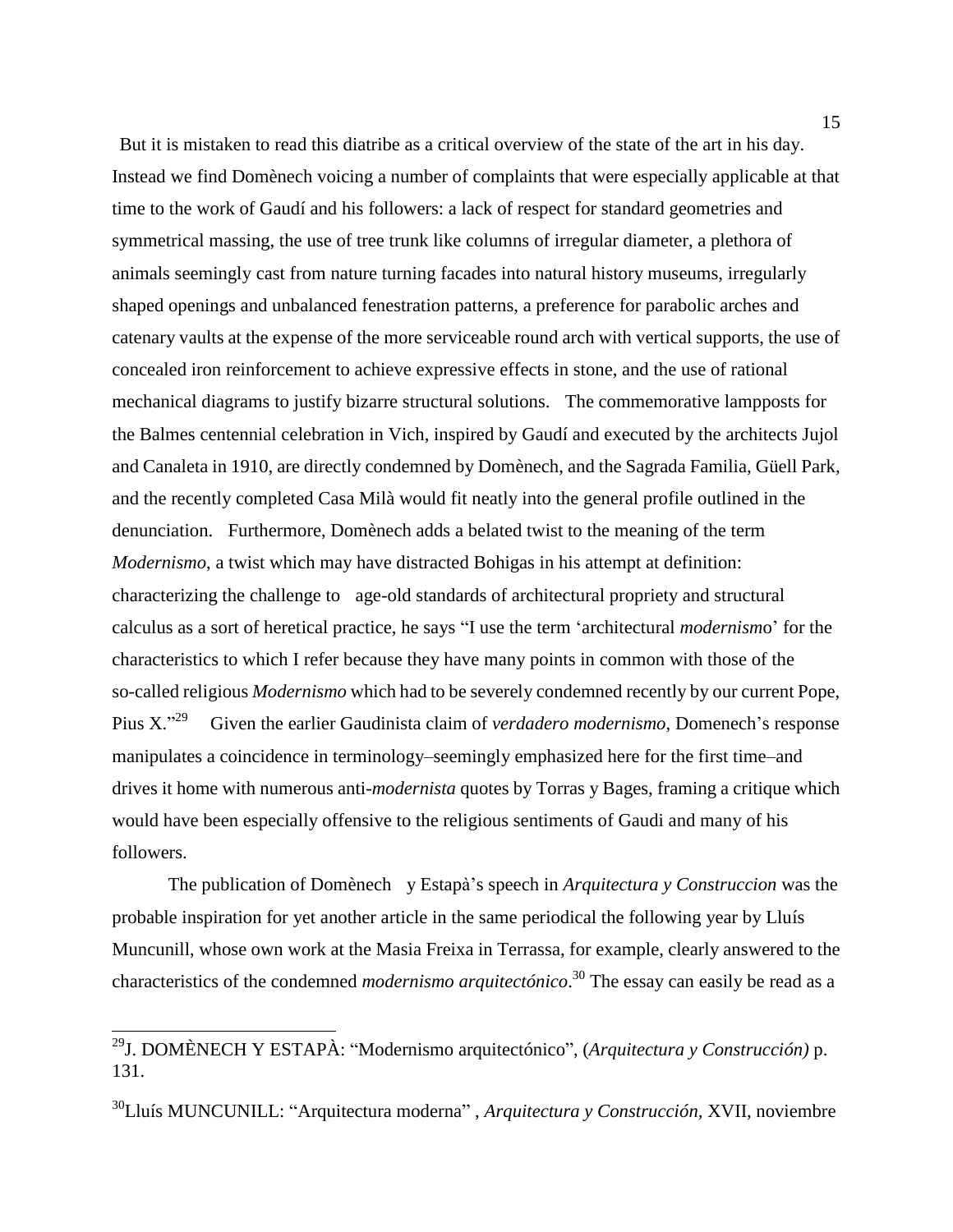rejoinder to Domènech, though the author does not mention the spurious term. In it, Muncunill mocks the "concerns held by some that the architect should only use straight lines and planar surfaces, only occasionally circular ones, and only exceptionally and in rare cases, other curved ones." He also elaborates a clever defense of the use of concealed iron reinforcement (likening it to the concealed human skeleton), a key element of the academician´s denunciation of *modernista-*Gaudinista heretical prevarication.

Oriol Bohigas and subsequent students of the subject tell us that the years 1888-1914 constitute the "high" phase of the *Modernista* style in Catalan architecure. But from the foregoing discussion it can be seen that only in the waning yearsof that period did the name come to be applied to any of the architects that are now collected under that term. Even then it would seem to refer almost exclusively to Gaudinian architecture, with the usage evincing a self-conscious awareness that this connotation, whether pro or con, deviates from the common usage of the word. Shortly after the publication of Bohigas' book I had the opportunity to converse with an octagenarian César Martinell. He expressed to me his total bafflement at the use of the term *modernista* with regard to the architects collected in the study, and most especially with regard to his own work. "*Modernisme,* for us" he told me, "meant sinuous curves and ladies with long, flowing hair that took on a life of its own."

Today, of course, in "Rutas del Modernisme" or in scholarly research groups, or in conferences on the *Art Nouveau,* we tend to use the term conveniently and capaciously to refer er to much of the architecture produced in Barcelona and throughout Catalonia from, say 1880 to at least 1910.

Even Domènechi Estapà is so catalogued! In the cultural resistence of the Franco years, there was an impetus to counter cultural oblivion with the vision of a unified and vigorous Catalan culture, and to demarcate a period of collective transformation. Much as the *nova escola* architects had turned to an idealized medieval past, the resistent architects and historians of more recent times raveled together the widely divergent strands of the frayed *fi de segle* urban fabric, creating something that could image a possible future. I know full well that it would be futile, even foolish, to suggest now that we abandon the term altogether. Architectural *Modernisme* has become an industry unto itself and a point of vast cultural pride. Nevertheless, I would suggest that by

1913*,* p. 242-246.